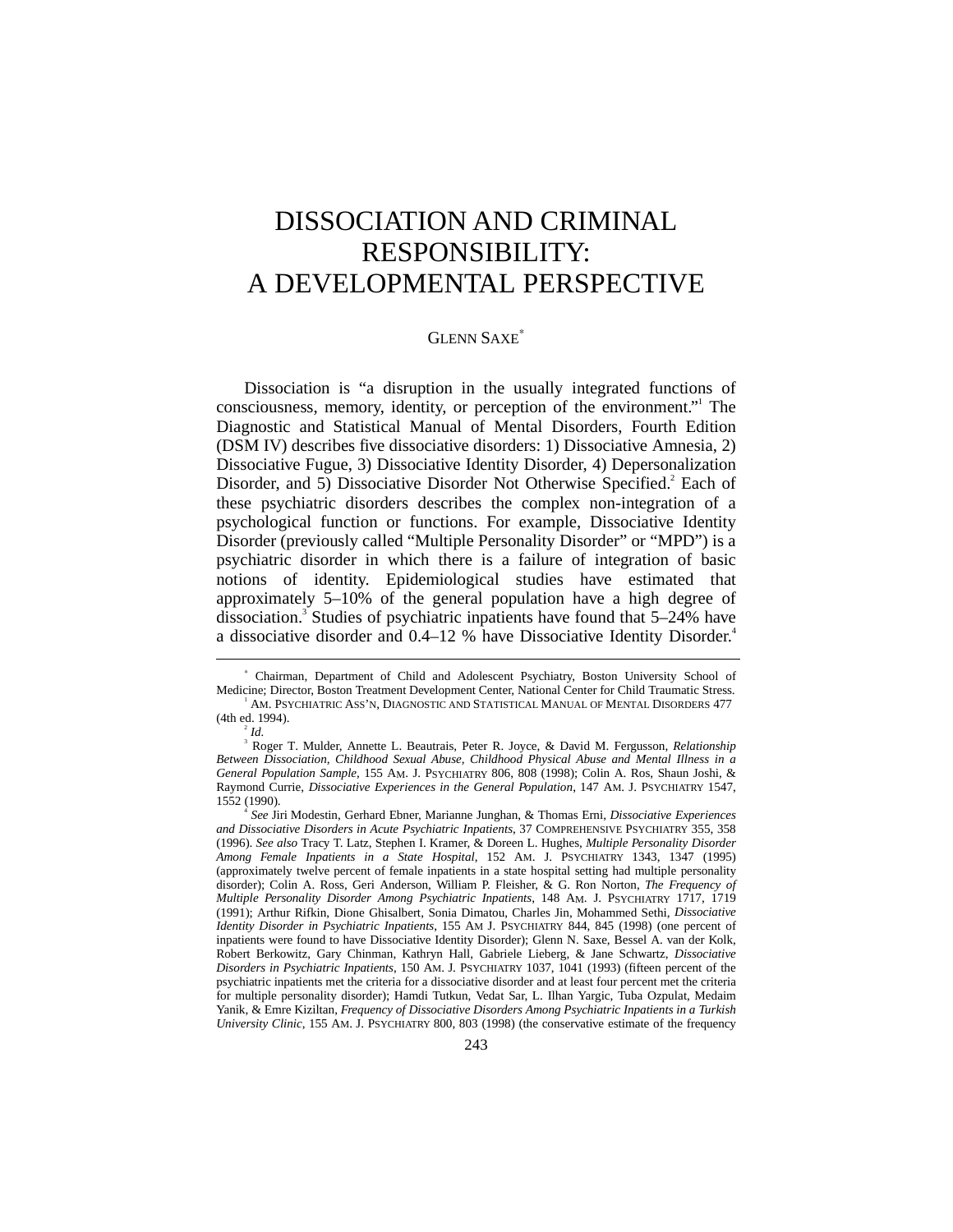Most studies identify a high prevalence of child abuse, particularly childhood sexual abuse, in the histories of individuals with a dissociative disorder.<sup>5</sup> Theories about the nature of dissociation, accordingly, concern a developmental etiology.<sup>6</sup>

Occasionally, individuals commit crimes in dissociative states. Individuals may report amnesia for the crime or report that the crime was committed by an "alter personality" state. The court system is just beginning to grapple with these phenomena. What is a dissociative state? How does the answer to this question bear on the question of criminal responsibility? This article attempts to clarify this medical-legal quagmire and reviews the phenomenon of dissociation from a developmental perspective. It is proposed that a well-grounded perspective of criminal responsibility must arise from such a developmentally informed understanding.

## I. THE DISCRETE BEHAVIORAL STATE MODEL OF DISSOCIATION

Frank Putnam developed a Discrete Behavioral State model of dissociation at the National Institute of Mental Health<sup>7</sup> based on the work of Peter Wolff at Children's Hospital in Boston.<sup>8</sup> This model is probably the predominant developmental theory of dissociation and is applicable to many other categories of psychopathology. Details of this theory and its empirical foundation are beyond the scope of this article, but have been extensively reviewed elsewhere.<sup>9</sup> The following is a brief review of these ideas in order to build a theory of criminal responsibility and dissociation.

Putnam describes the core phenomenon of pathological dissociation "as arising from a traumatic disruption in the early developmental acquisition of control and integration of basic behavioral states . . . . "<sup>10</sup> Behavioral states are described as an essential component of consciousness and, although difficult to define, involve "a specific and unique configuration of

of new cases of dissociative disorders among psychiatric inpatients is 10.2 percent with fifty-four percent having dissociative identity disorder).

Saxe, *supra* note 3, at 1039; Tutkun, *supra* note 3, at 802–03. <sup>6</sup>

*See* FRANK W. PUTNAM, DISSOCIATION IN CHILDREN AND ADOLESCENTS: A DEVELOPMENTAL PERSPECTIVE 211–14 (1997); Richard P. Kluft, *The Natural History of Multiple Personality Disorder*, *in* CHILDHOOD ANTECEDENTS OF MULTIPLE PERSONALITY 197–238 (Richard P. Kluft ed., 1985).

<sup>7</sup> *See* Frank W. Putnam, *Dissociative Disorders in Children and Adolescents: A Developmental Perspective*, 14 PSYCHIATRIC CLINICS OF N. AM. 519, 519–31 (1991). *See also* PUTNAM, *supra* note 6, at 152.

PETER H. WOLF, THE DEVELOPMENT OF BEHAVIORAL STATES AND THE EXPRESSION OF EMOTIONS IN EARLY INFANCY: NEW PROPOSALS FOR INVESTIGATION 19–98 (1987).

<sup>9</sup> *See* Putnam, *supra* note 7, at 524–25; PUTNAM, *supra* note 6, at 152. 10 PUTNAM, *supra* note 6, at 152.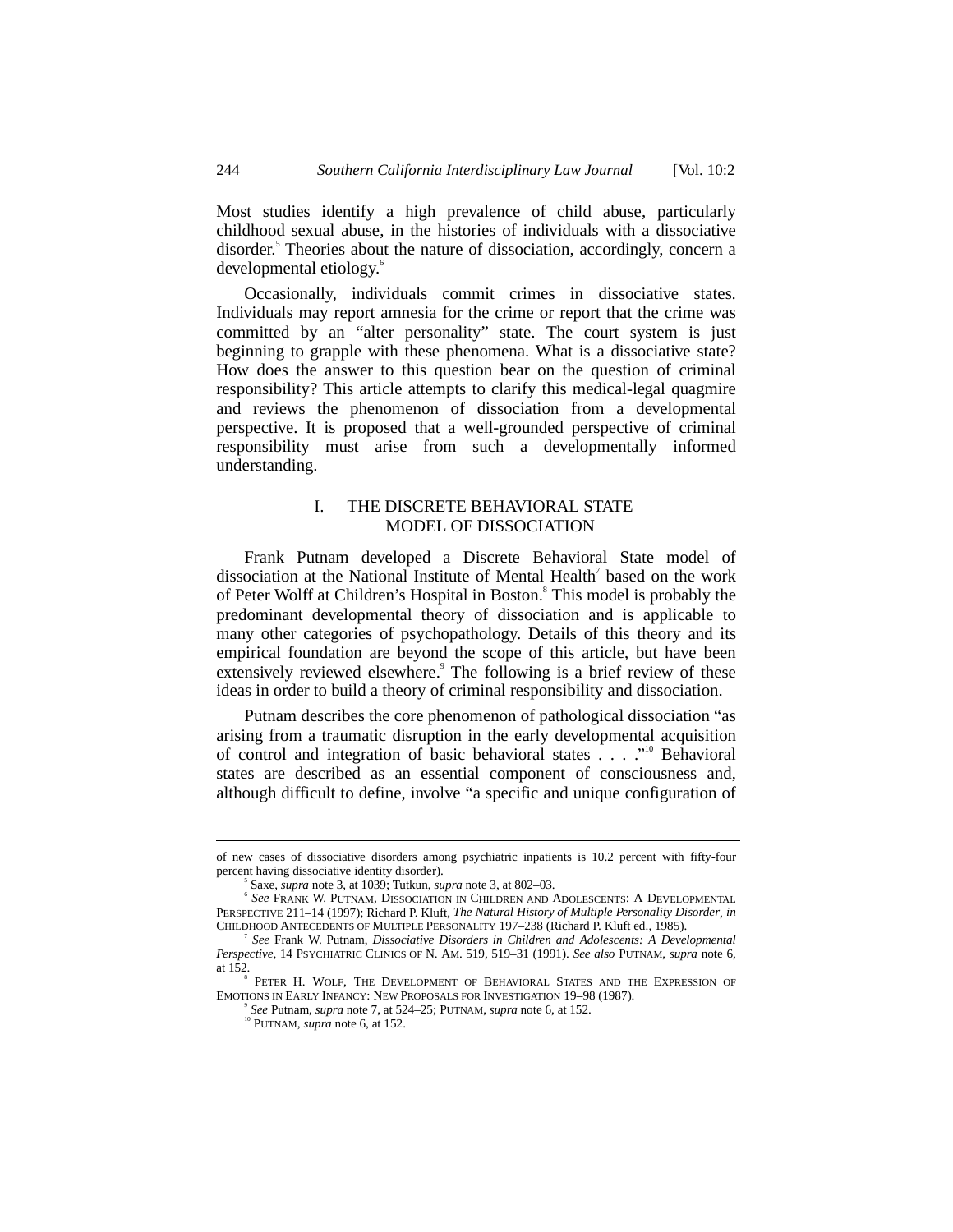a set of psychological, physiological, and behavioral variables."<sup>11</sup> Behavioral states are ubiquitous and referred to by many terms including "states of consciousness," "emotional states," and "mental states."<sup>12</sup> This construct refers to unique and discrete patterns of thinking, feeling, and acting that regularly fluctuate in all individuals. Normal individuals regularly experience a wide variety of complex emotions with characteristic psychological, physiological, and behavioral markers. Individuals with dissociative disorders experience behavioral states that are distinguished by a number of variables including their: 1) intensity, 2) lack of modulation, and 3) lack of generalization of information and sense of self. In the case of Dissociative Identity Disorder, behavioral states are organized around differences in a sense of self which, for a variety of reasons, cannot be maintained between states.

The regulation of behavioral states is an essential developmental task. Peter Wolff's elegant research and theories suggest that infants are born with unique, distinct, and regularly fluctuating behavioral states which are defined by such variables as respiratory rate, extremity motor tone, activity level, vocalization, and facial expression.13 He describes five basic behavioral states that can be defined by the unique configuration of the aforementioned variables. These five behavioral states are: State I (regular, quiet, synchronous, or non-REM sleep), State II (irregular REM sleep), State III (alert inactivity), State IV (waking activity) and State V (crying).<sup>1</sup> Infants regularly fluctuate through these five behavioral states which are the basic building blocks of emotion and consciousness.<sup>15</sup> Transitions between states (called "switches") are regular, predictable, and in response to stimuli in the infant's external or internal environment.<sup>16</sup> As infants grow, states become more complex, and have more cognitive overlay. States become more elaborate and new states develop in order to respond to the increasing environmental demands placed on the developing child.<sup>17</sup> As Putnam says,

The creation of new discrete states, together with the evolution and elaboration of existing states, contributes to the increasingly complex behavioral repertoire of the growing child. The development of new pathways between existing states, and the incorporation of new and existing states into branching behavioral loops, contributes to the growing richness and flexibility of the child's overall behavior.<sup>1</sup>

- $11$  *Id.*
- $\frac{12}{13}$  *Id.* at 154.
- 
- $\frac{14}{14}$  *Id.* at 154–55.
- <sup>15</sup> *Id.* at 151, 154–55.<br><sup>16</sup> *Id.* at 157–58.
- 
- <sup>17</sup> *Id.* at 159–60.<br><sup>18</sup> *Id.* at 160.
-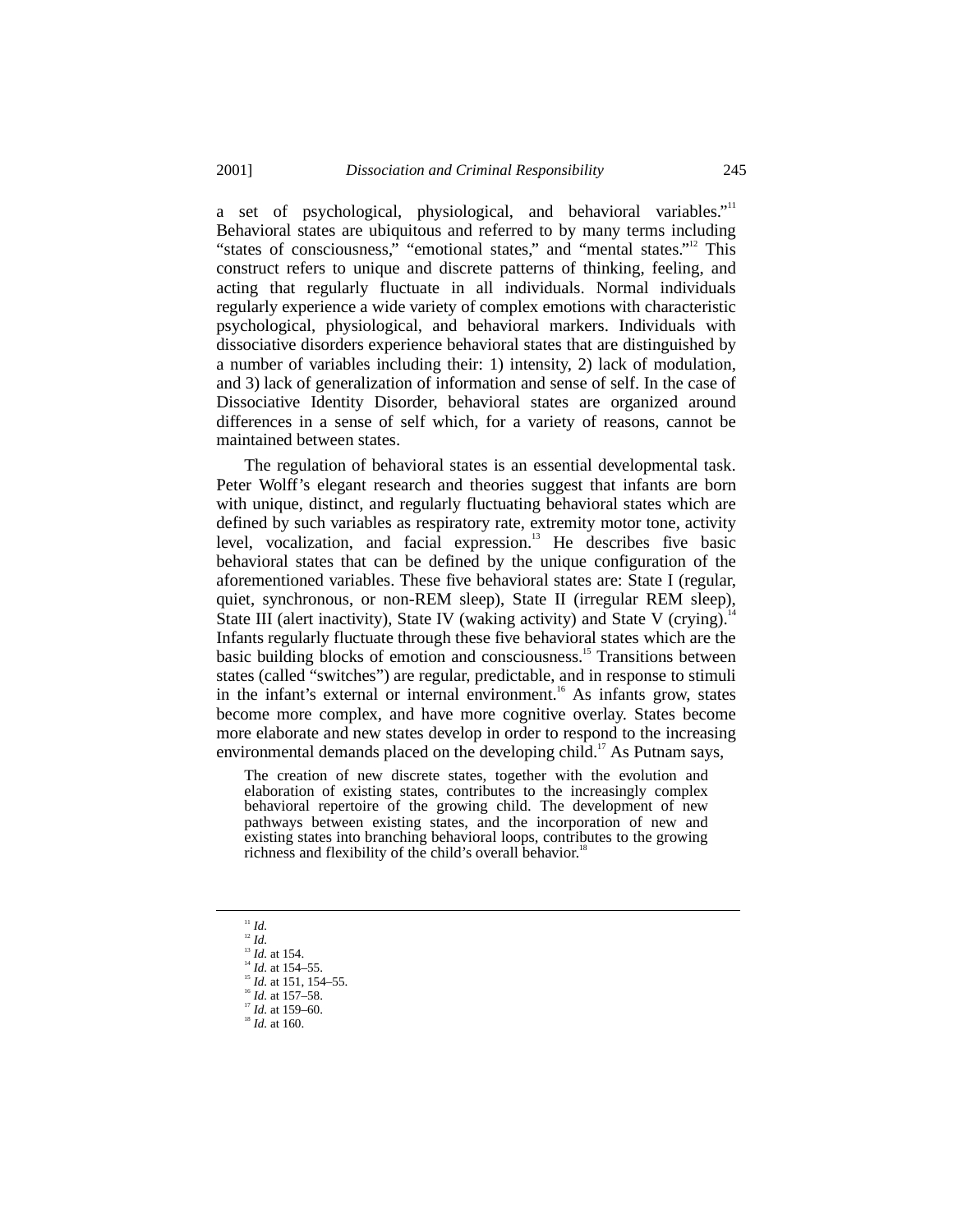A critical developmental task is to attain control over the switches between behavioral states so that a more desired state is maintained for longer periods of time and across different contexts.<sup>19</sup> The parenting of infants is largely devoted to this type of state modulation. Crying states (State V), for example, represent periods of distress for the infant. Parents respond with distracting or soothing stimulation in order to lead to a transition to an alert inactive state (State III). Over time, this type of regulation is increasingly assumed by the child in order to modulate his or her own affect. Another critical developmental task is to generalize information learned in one state to others. Young children have great difficulty transferring information learned in one state to other states.<sup>20</sup> This capacity to generalize knowledge across contexts and emotional states is important for the development of a sense of self. The sense of self is, to some degree, state dependent. That is to say, the way in which individuals feel about themselves is related to their current mood. Disruptions in the generalization of information and sense of self across states and contexts may be the critical developmental problem in those with Dissociative Identity Disorder. As Putnam describes,

In normal individuals, mood state has a lesser but still noticeable impact on how an individual perceives and represents himself or herself. . . . However, in a normal individual, specific state-dependent senses of self are sufficiently integrated with one another that the individual maintains a sense of continuity of self across state and context. This is one of the critical differences between the contextual "selves" of normal individuals and the dissociated "selves" of MPD patients.<sup>2</sup>

Traumatic events in childhood, particularly chronic child abuse, may have a great impact on the regulation of behavioral states. There are many ways in which childhood trauma creates state regulation difficulties. The primary way that this occurs is probably a result of the intense emotions that are a well-known component of the trauma response. Trauma creates states of intense fear, shame, helplessness, and anger. These states may be followed by "[i]nternally focussed, reality-altering states of deep fantasy" as children attempt to reconstitute themselves in the aftermath of trauma.<sup>22</sup> The creation of these intense post-traumatic states can wreck havoc on many areas of child development. The chronic experience of widely diverging emotional states during periods in which the child is learning to integrate knowledge and sense of self significantly affects these capacities. The chronic experience of these emotions, particularly when they are

 <sup>19</sup> WOLF, *supra* note 8, at 19–20.

<sup>&</sup>lt;sup>20</sup> Gopnik & V. Slaughter, *Young Children's Understanding of Changes in Their Mental States*, 62 CHILD DEV. 98 (1991).

<sup>21</sup> *See* PUTNAM, *supra* note 6 at 164. <sup>22</sup> *Id.* at 169.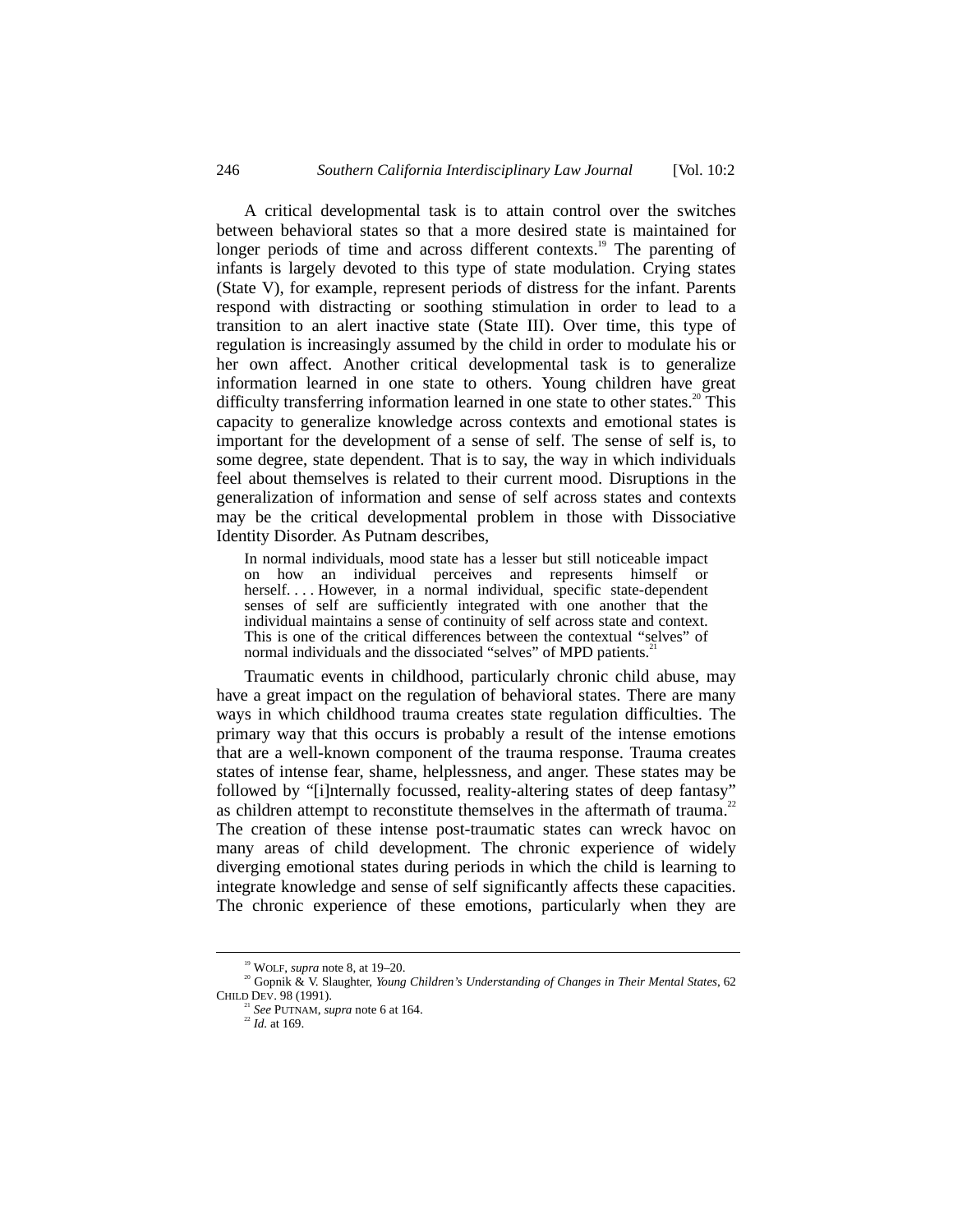provoked by caregivers, influences basic capacities of affect regulation and attachment.

Trauma-related behavioral states and the consequent difficulties with affect regulation, attachments, and sense of self are found in a number of categories of psychopathology, particularly the severe personality disorders. The distinctive feature about pathological dissociation is the relative deficit of transfer of memory and sense of self between states. Dissociative Identity Disorder in particular involves the consolidation of senses of identity around discrete behavioral states: "alter personalities seen in MPD reflect the creation of a set of complex, enduring, identity-based, discrete dissociative states that evolve during childhood and adolescence. . . . They are hypothesized to begin as trauma-induced states of consciousness. Over time, they become increasingly differentiated . . . ."<sup>23</sup>

## II. THE DISCRETE BEHAVIORAL STATE MODEL AND CRIMINAL RESPONSIBILITY

According to the Discrete Behavioral State Model, the alter personalities of Dissociative Identity Disorder are representations of a developmental problem involving the failure of integration of a sense of self and personal information across discrete emotional states. The identities of the alters are not much more than address labels for specific, intense emotions and state-dependent autobiographical memory. This idea about the nature of an alter personality state is critical for building a theory about criminal responsibility. The way that alter personalities (or any dissociative states) are regarded psychologically determines how acts committed in this state should be regarded legally. The following critically reviews a prominent theory of criminal responsibility proposed by Elyn Saks (in this volume and elsewhere) and then builds a theory of criminal responsibility based on the Discrete Behavioral States model of dissociation.

Saks has outlined ideas about criminal responsibility in individuals with Dissociative Identity Disorder and proposes that there is something intrinsic to the psychopathology of Dissociative Identity Disorder which precludes responsibility for criminal acts in almost all cases.<sup>24</sup> As will be discussed below, these ideas represent a number of misunderstandings about the developmental nature of this disorder.

 <sup>23</sup> *Id.* at 175.

<sup>&</sup>lt;sup>24</sup> See generally, ELYN R. SAKS & S.H. BEHNKE, JEKYLL ON TRIAL: MULTIPLE PERSONALITY DISORDER AND CRIMINAL LAW (1997).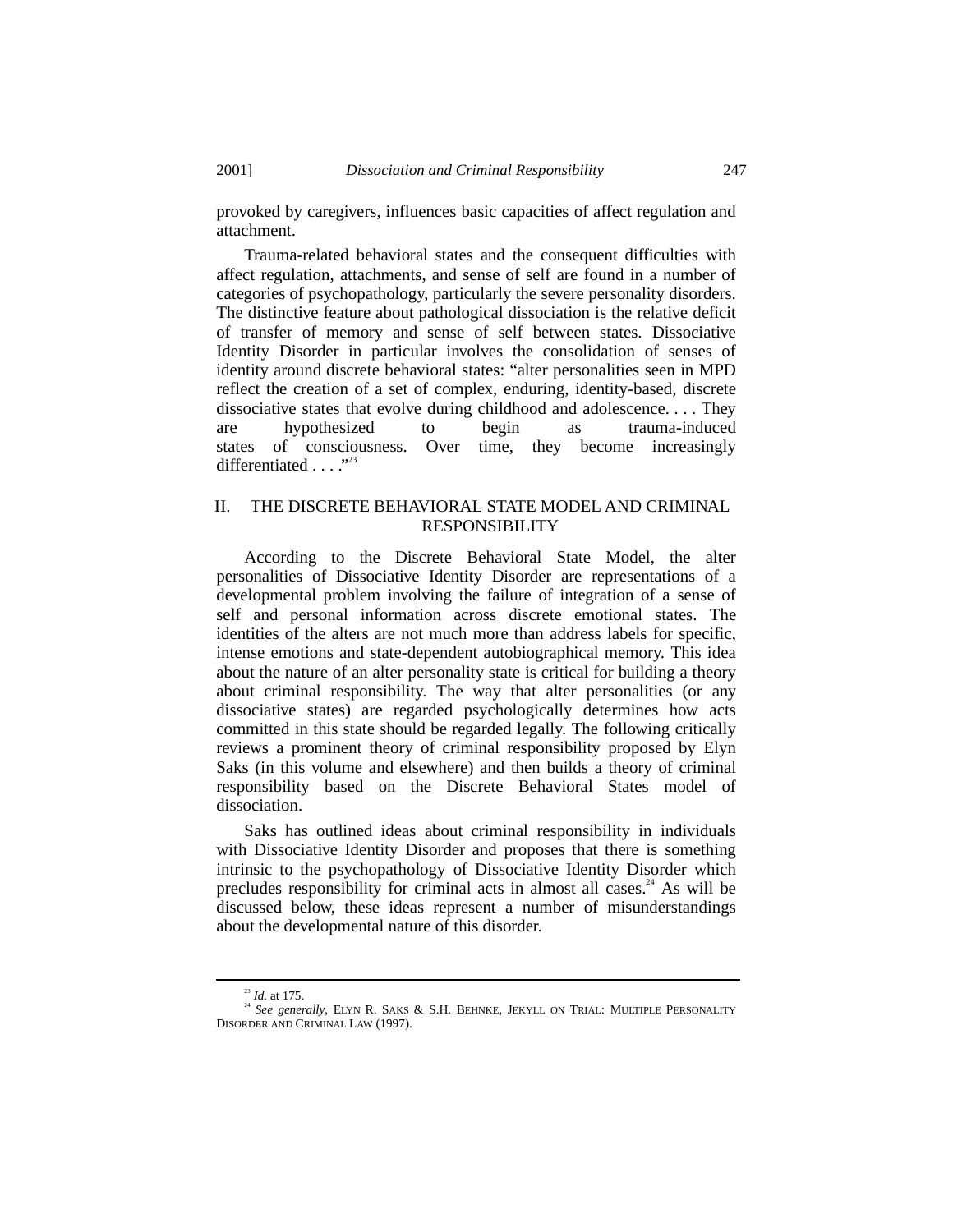She applies Dennett's criterion of personhood (intentionality, rationality, language, etc.) to the alter personality states in the service of demonstrating that "innocent" alters cannot justifiably be punished for the behavior of "guilty" alters, if alters are "personlike." 25 She outlines, "Our position is that while an alter could be both sane and guilty, it is impossible to punish that alter without punishing innocent alters as well. Because it is wrong to punish innocent alters, whether they be persons or personlike, multiples should be considered nonresponsible for their criminal acts."<sup>26</sup> According to a Discrete Behavioral States model, an alter personality is clearly not a person. Further, the understanding of an alter personality as the personified "phenotype" of a discrete behavioral state reveals the futility of applying Dennett's criterion to an alter personality state.<sup>27</sup> Alter personality states, of course, fulfill Dennett's criterion. They fulfill this criterion because they are part of a person, not because they are a separate person––much as anyone would fulfill this criterion if it were applied during a specific emotional state.

Saks also outlines the notion that individuals with Dissociative Identity Disorder should not be held responsible for criminal acts even if alters are not "personlike" but are, instead, "nonpersonlike parts of one deeply divided person." 28 Superficially, this notion is consistent with a Discrete Behavioral States model. However, Saks' ideas about what it means to be a "deeply divided person" are in sharp contrast to this model.<sup>29</sup> She believes that the behavior of an individual with Dissociative Identity Disorder is necessarily "involuntary" as "when a multiple acts there are entire centers of consciousness that do not participate––are not even aware that 'she' is acting." 30 Thus, according to Saks, the law should hold "nonresponsible someone who has aspects of herself that are unaware of her actions and do not know why she is behaving in a particular manner  $\dots$ .  $\cdot$ <sup>31</sup>. In other words, those with Dissociative Identity Disorder should not be held responsible for their actions as there is no unity of decisionmaking. If an alter was not involved in the decision to commit a crime then it is unfair to hold that alter responsible for it. Further, as there is no unity of decisionmaking in those with Dissociative Identity Disorder, there is too much involuntariness in the action to be considered responsible**.** One of the few circumstances in which Saks believes an individual with Dissociative Identity Disorder may be

- 25 *Id.*
- <sup>26</sup> *Id.* at 90–91. <sup>27</sup> *Id.*
- <sup>28</sup> *Id.*
- <sup>29</sup> *Id.*
- <sup>30</sup> *Id.* at 92.<br><sup>31</sup> *Id.* at 93.
-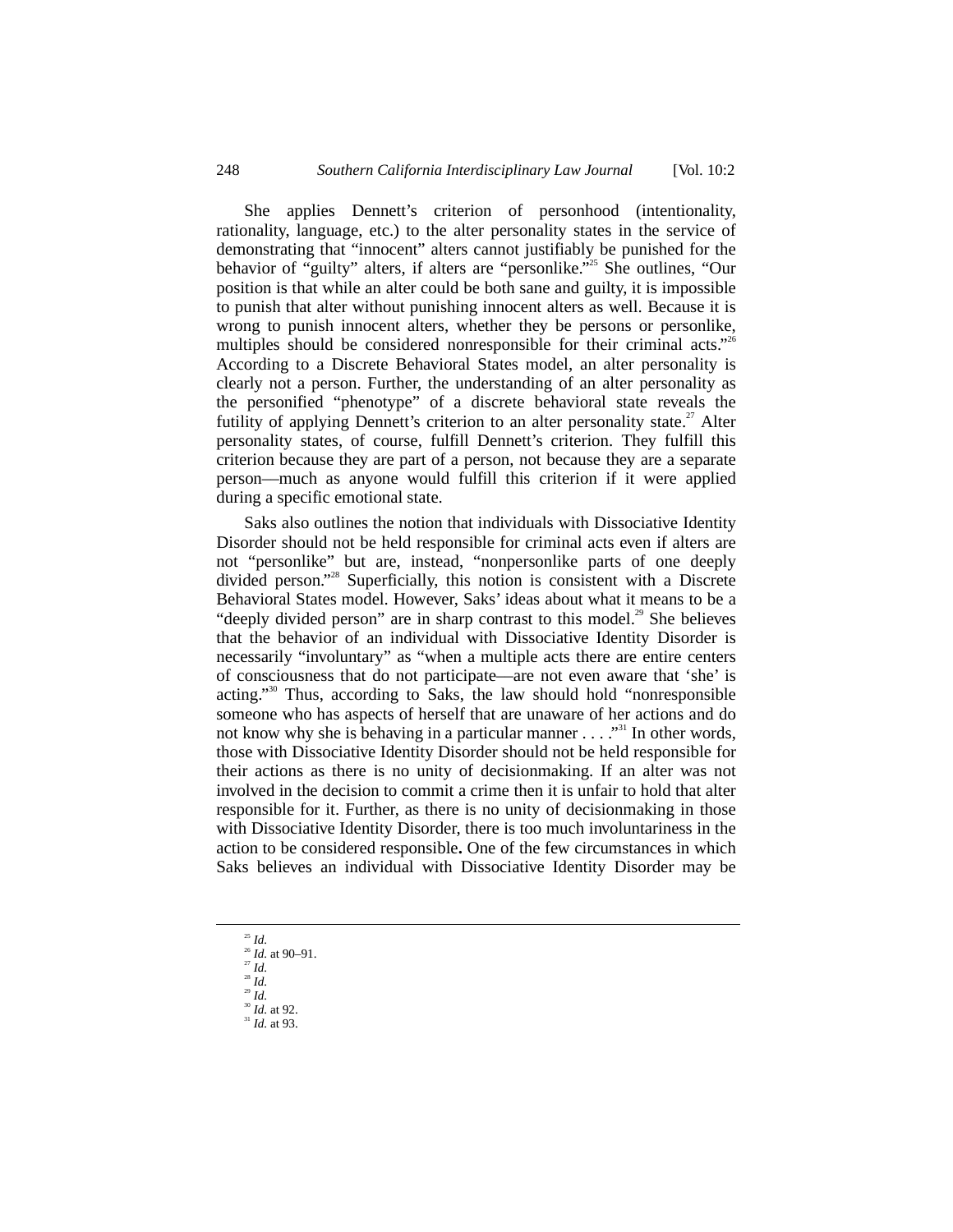responsible for a criminal act is when all alters are in agreement about the decision to commit the act.

She proposes that involuntariness, and therefore nonresponsibility for criminal acts, is related to a lack of executive control in those with Dissociative Identity Disorder: "[T]here is no executive to act—just a series of split-off centers of consciousness, each performing its own acts, based on its own wishes and beliefs, divorced from the concerns and issues of the others. . . . [T]here is no overarching executive. The reason an executive is important is so that a true choice can be made based on the person's competing wishes and beliefs."<sup>32</sup>

Executive control is a complex neuropsychological construct. In the case of individuals with Dissociative Identity Disorder, executive control is related to many factors, but would be significantly influenced by the degree to which the individual can maintain a given state in the face of stressful stimuli and the degree to which information is transferred between states. As outlined above, such capacities are core problems of those with Dissociative Identity Disorder, yet these individuals vary in the degree to which these capacities are developed. Further, in most individuals, decisions made in states of emotion (like the decision to commit a crime) are often made without access to information that is more readily available when one is calmer. People often are unaware of all the forces that bear on their behavior.

The above discussion of Dr. Saks' theory was largely in the service of demonstrating that there is nothing intrinsic to the psychopathology of Dissociative Identity Disorder that precludes responsibility for criminal acts. Criminal responsibility, with regard to Dissociative Identity Disorder, as in all other categories of mental illness, is more closely related to the context of the crime than to the type of psychopathology.

 Violent crimes are usually committed during intense emotional states. Many violent criminals have difficulties with affect regulation, attachments, and sense of self. Although the person who has committed violence may not have a dissociative disorder, their violent emotions and consequent behaviors are frequently followed by periods of intense remorse when the individual is calmer. One's cognitions about oneself, one's victim, and one's actions are often very different upon exiting that emotional state. Many violent criminals have histories of regularly entering states of rage. According to the Discrete Behavioral State model, such individuals may have developmental deficits related to such variables as affect regulation and attachments. The essential difference between such individuals and those with Dissociative Identity Disorder who regularly enter enraged states

 <sup>32</sup> *Id.* at 95.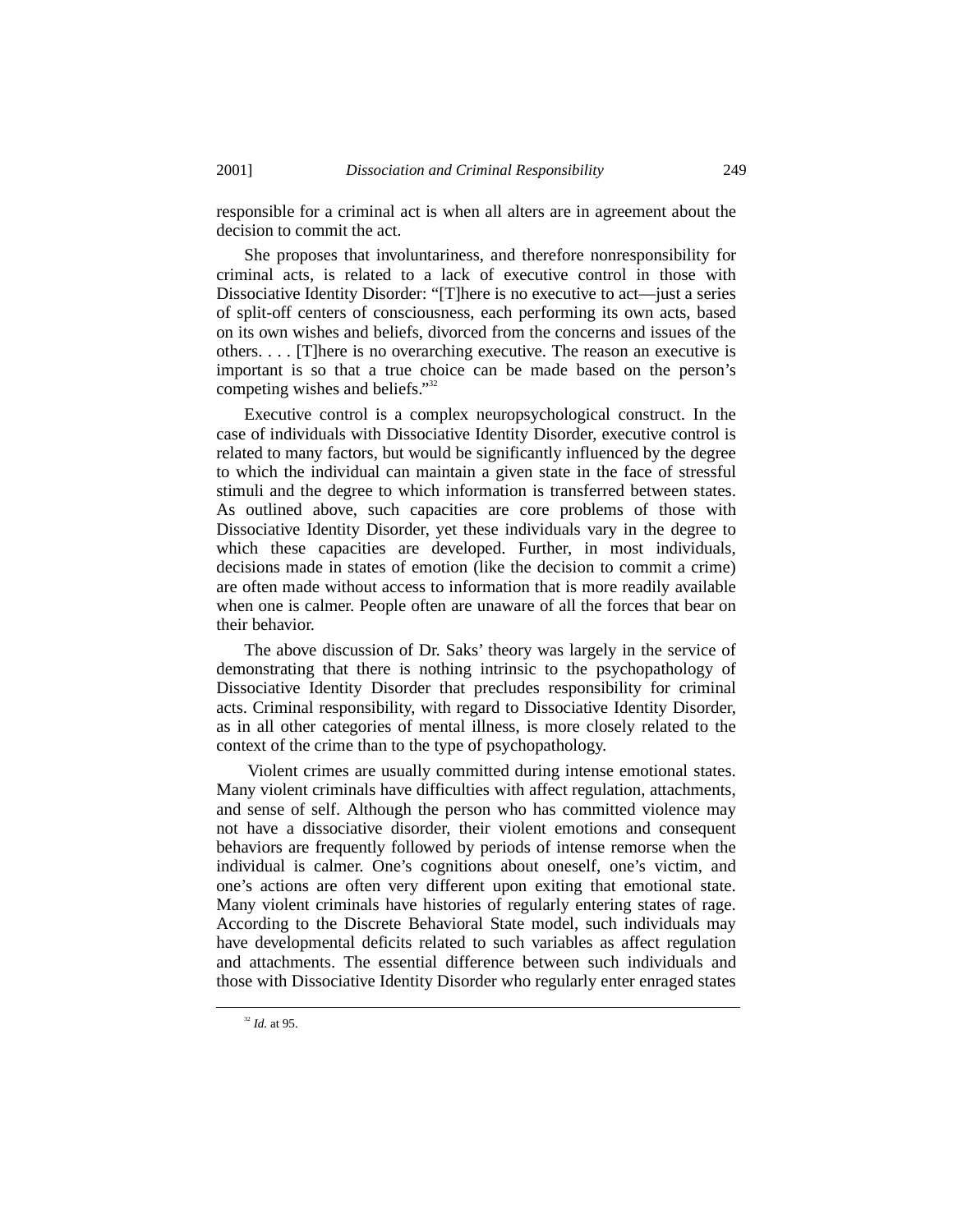concerns the consolidation of a sense of identity around these enraged states and the diminished capacity to transfer information between states. Such a distinction does not bear on the notion of criminal responsibility. Standard notions of criminal responsibility such as those developed in Massachusetts, apply.<sup>33</sup> The "McHoul Test" states that an individual is not responsible for a crime if *at the time of the crime* he or she had a mental illness and did not have the capacity to appreciate the wrongfulness, or the capacity to control, his or her behavior. This test is as relevant for an individual with Dissociative Identity Disorder as it is for any individual who commits a crime in a state of high emotion. The essential question for criminal nonresponsibility is as follows: Did the individual, during this emotional state, suffer from a mental illness, appreciate the consequences of his or her behavior, and have the capacity to control his or her behavior? Regarding criminal responsibility, there does not appear to be a fundamental difference between an individual who commits a crime in an enraged "alter personality state" and an individual who commits such a crime in an enraged state associated with such psychopathology as mania or borderline personality disorder. Although individuals with Dissociative Identity Disorder certainly suffer from a mental illness, the degree to which such an individual appreciates the consequences, or is able to control his or her behavior *at the time of the crime*, are the essential variables to be assessed.

#### III. CRIMINAL RESPONSIBILITY AND THE CASE OF JOHN WOODS

The case of John Woods, outlined earlier in this volume, is useful to consider regarding this discussion of criminal responsibility. As described by Dr. Armstrong, John Woods murdered his girlfriend Sally and her roommate Polly, after he and Sally had a dispute. This argument concerned Sally's apparent infidelity. John noticed a "suspicious footprint in Sally's carpet" and accused her of "seeing another man." She replied that "she would sleep with whomever she wanted and that he would have to accept it because she didn't care how he felt."<sup>34</sup> The affects precipitated by this interchange produced a dissociative state. John experienced himself as "Ron," a protective alter personality state. Ron perceived that Sally killed John "by the things she said to him."<sup>35</sup> Ron expressed motivation to "loose the evilness from her and stop the words from coming out."<sup>36</sup> Ron believed that if Sally continued to talk she would have killed him as well as John. In

 $33$  Commonwealth v. McHoul,  $352$  Mass,  $544$  (1967).

<sup>&</sup>lt;sup>34</sup> Judith G. Armstrong, *The Case of Mir. Woods Psychological Contributions to the Legal Process in Defendants with Multiple Personality/Dissociative Identity Disorder*, 10 S. CAL. INTERDISC. L.J. 205, 213 (2001).

 $35$  *Id.* 

<sup>36</sup> *Id.*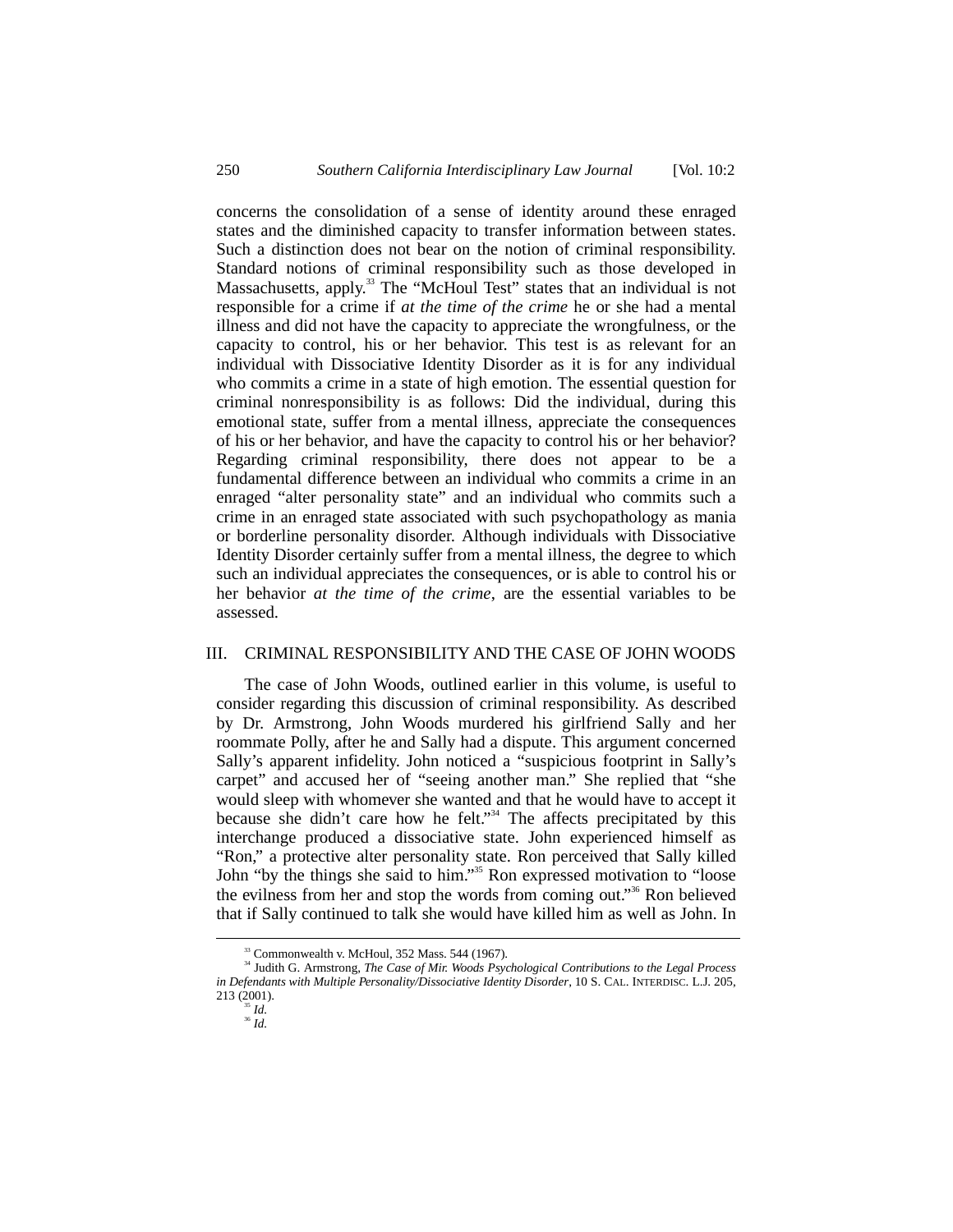order to stop her from talking, he "stuffed [her] underpants into her mouth, since that is where the evil was coming from  $137$  and shook her until she died.

This case can be formulated using a Discrete Behavioral States model. John Woods and his girlfriend Sally had an intense argument about her apparent affair with another man. She said things to him that produced powerful affective shifts, probably beginning with shame. Such an affect was perceived as life threatening (a sort of "mortification") and was followed by self-protective, paranoid affects personified by Ron. These affects are likely very familiar to John Woods and produce dramatic shifts in state, organized around different senses of identity.

Regarding notions of criminal responsibility, what appears most important is that, as John experienced himself as Ron, he perceived that his life was in immediate danger. It is likely that reality testing was impaired during this state, and he was both unable to appreciate the full consequences of his behavior and to control his behavior. Although it is difficult to assess criminal responsibility based on a case vignette, John Woods is probably not criminally responsible for this murder for these reasons, and not primarily because he has Dissociative Identity Disorder.

#### IV. SUMMARY

A Discrete Behavioral States model is useful to describe the psychopathology of individuals with Dissociative Disorders. This developmental model suggests that the features of a Dissociative Disorder are related to the development of discrete behavioral states caused by trauma in childhood and the consequent failure to integrate autobiographical memory or a sense of self between these states.

A Discrete Behavioral States model is applicable to many areas of psychopathology that involve fluctuations in affect (e.g., borderline personality disorder, post-traumatic stress disorder, bipolar disorder). Although individuals with these categories of psychopathology may not have the degree of difficulty with integration of autobiographical memory and sense of self as those with Dissociative Identity Disorder, discrete behavioral states are an essential component of normal emotional development, and thus, are related to many affect-related psychopathological conditions.

As violent crimes are usually committed during situations of high affect, and violent criminals often have affect-regulation problems, a